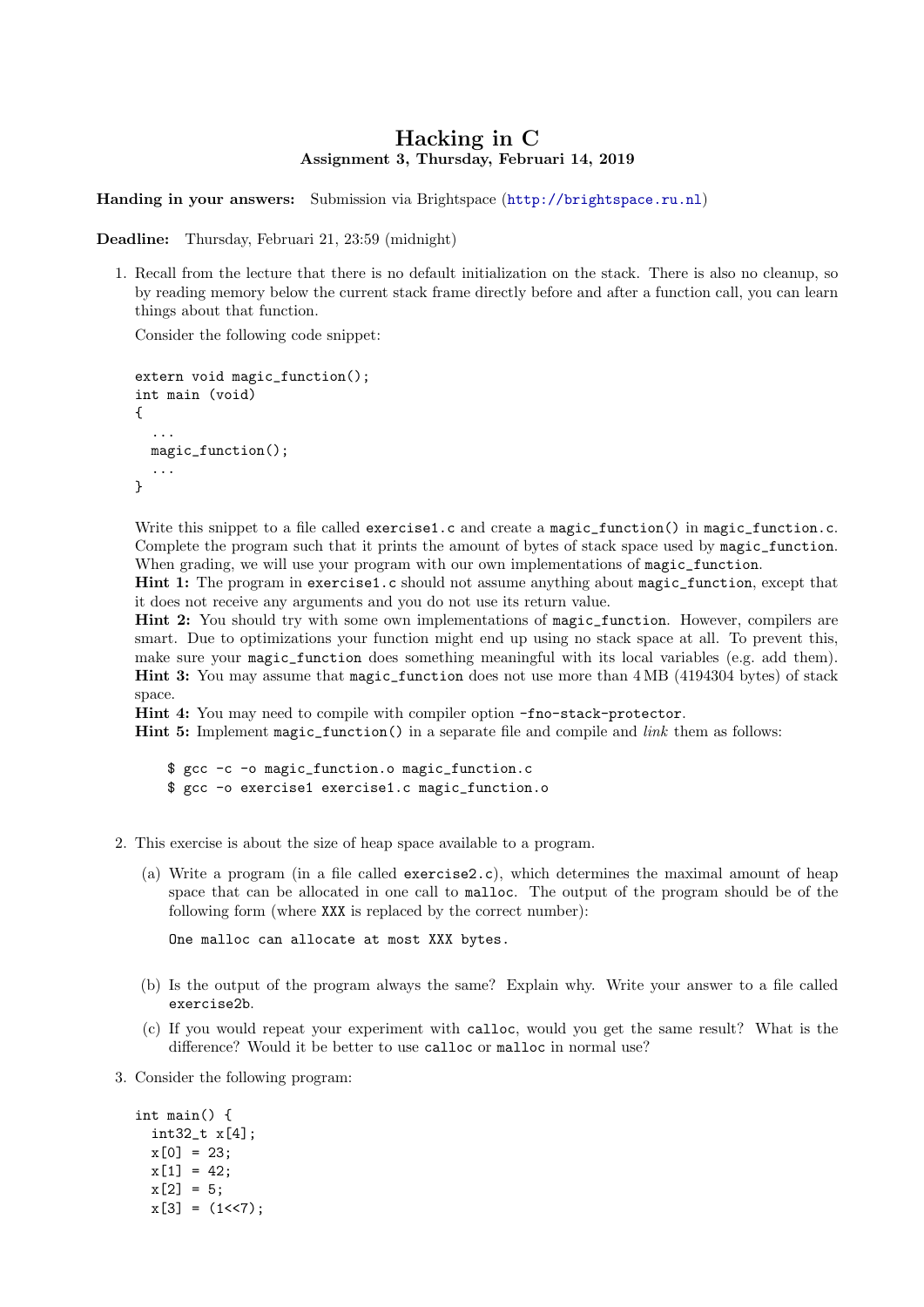```
printf("%p\n", x); // prints 0x7ffb3cc3b20
  printf("%p\n", kx); // (a)
  printf("%p\n", x+1); // (b)<br>printf("%p\n", &x+1); // (c)
  printf("%p\n", &x+1); // (c)<br>printf("%d\n", *x); // (d)
  printf("%d\n", *x);
  printf("%d\n", *x+x[2]); // (e)
  printf("%d\n", *x+*(x+3)); // (f)
  return 0;
}
```
Assume that the first call to printf prints 0x7fffb3cc3b20. What do the other 6 calls to printf print? Explain your answers. Write your answer to a file called exercise3.

4. Consider the following C code:

```
#include <stdlib.h>
#include <stdio.h>
int main(void)
{
  int i,j;
  unsigned long long **m;
  unsigned long long **mt;
  while(1)
  {
    // allocate matrix m
    m = malloc(1000*sizeof(unsigned long long*));
    if(m == NULL) return -1;for(i=0;i<1000;i++)
    \overline{f}m[i] = malloc(1000*sizeof(unsigned long long));if(m[i] == NULL) return -1;}
    // allocate matrix mt
    mt = malloc(1000*sizeof(unsigned long long*));
    if(mt == NULL) return -1;
    for(i=0; i<1000; i++){
      mt[i] = malloc(1000*sizeof(unsigned long long));if(mt[i] == NULL) return -1;}
    for(i=0;i<1000;i++)
      for(j=0; j<1000; j++)m[i][j] = 1000* i+j;// transpose matrix m, write to mt
    for(i=0;i<1000;i++)
      for(j=0; j<1000; j++)mt[i][j] = m[j][i];// free matrices m and mt
    free(m);
    free(mt);
  }
```